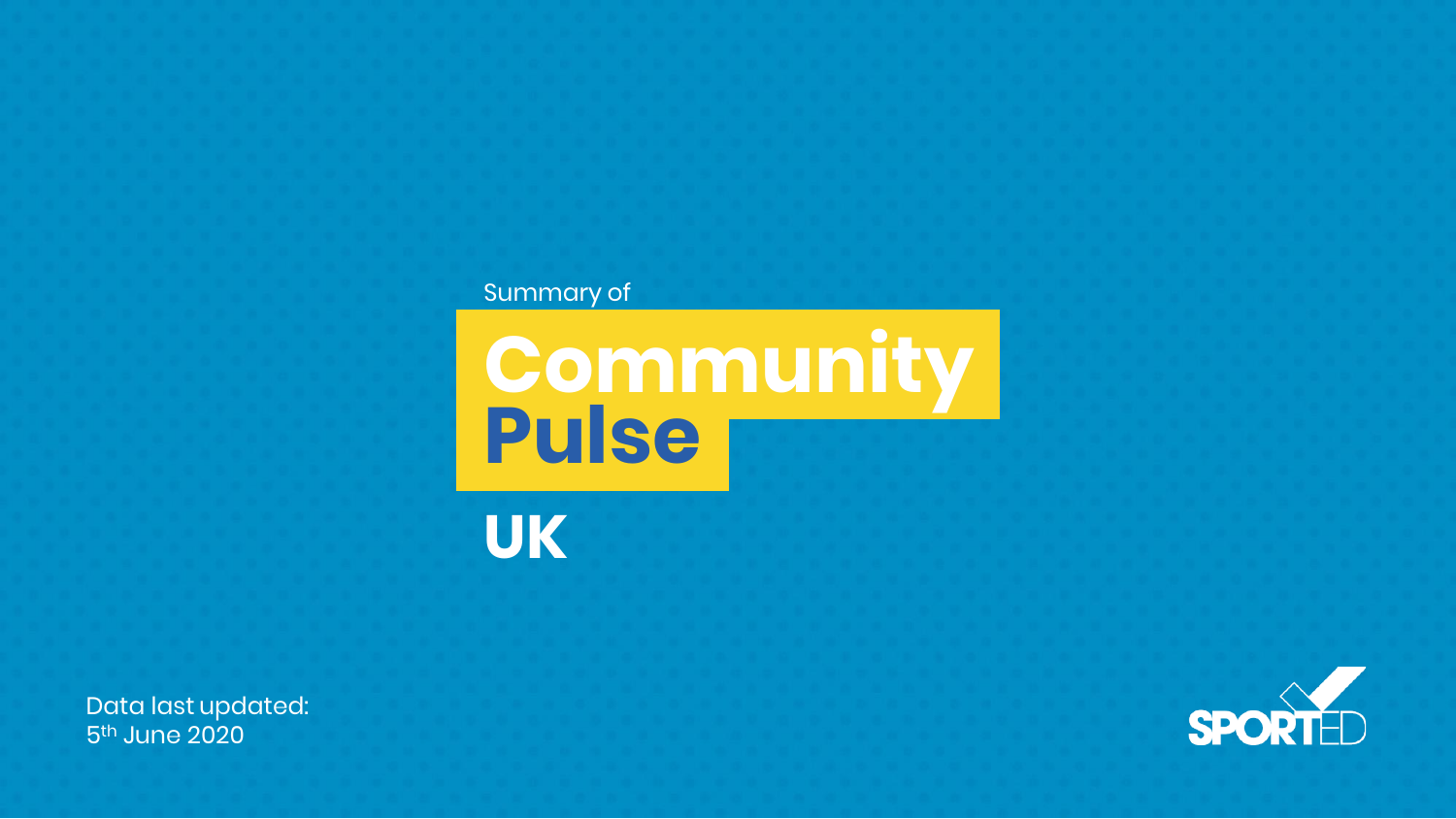

# **Sported – helping community groups to survive and thrive**

Our Community Pulse survey began in March with the intention of providing a means for community groups in the Sported network to share their needs and concerns in order for us to;

- 1 Adapt and focus our support to best meet immediate support needs
- 2 Elevate the needs and concerns of Sported groups to stakeholders/partners considering their response

**PHASE 1 - EMERGENCY RESPONSE** This focused on the initial emergency response and generated **almost 700 responses** from community groups across the UK.

**PHASE 2 – RECOVERY** Whilst we continue to ask key questions from that original survey, we have revised questions now to include a new 'recovery' phase where groups are considering how they will begin to emerge from the current lockdown. Established in early May, phase 2 has now received **almost 100 responses**.

In conjunction with our Community Pulse survey, Sported is conducting focus groups to gather more in depth insight in key areas.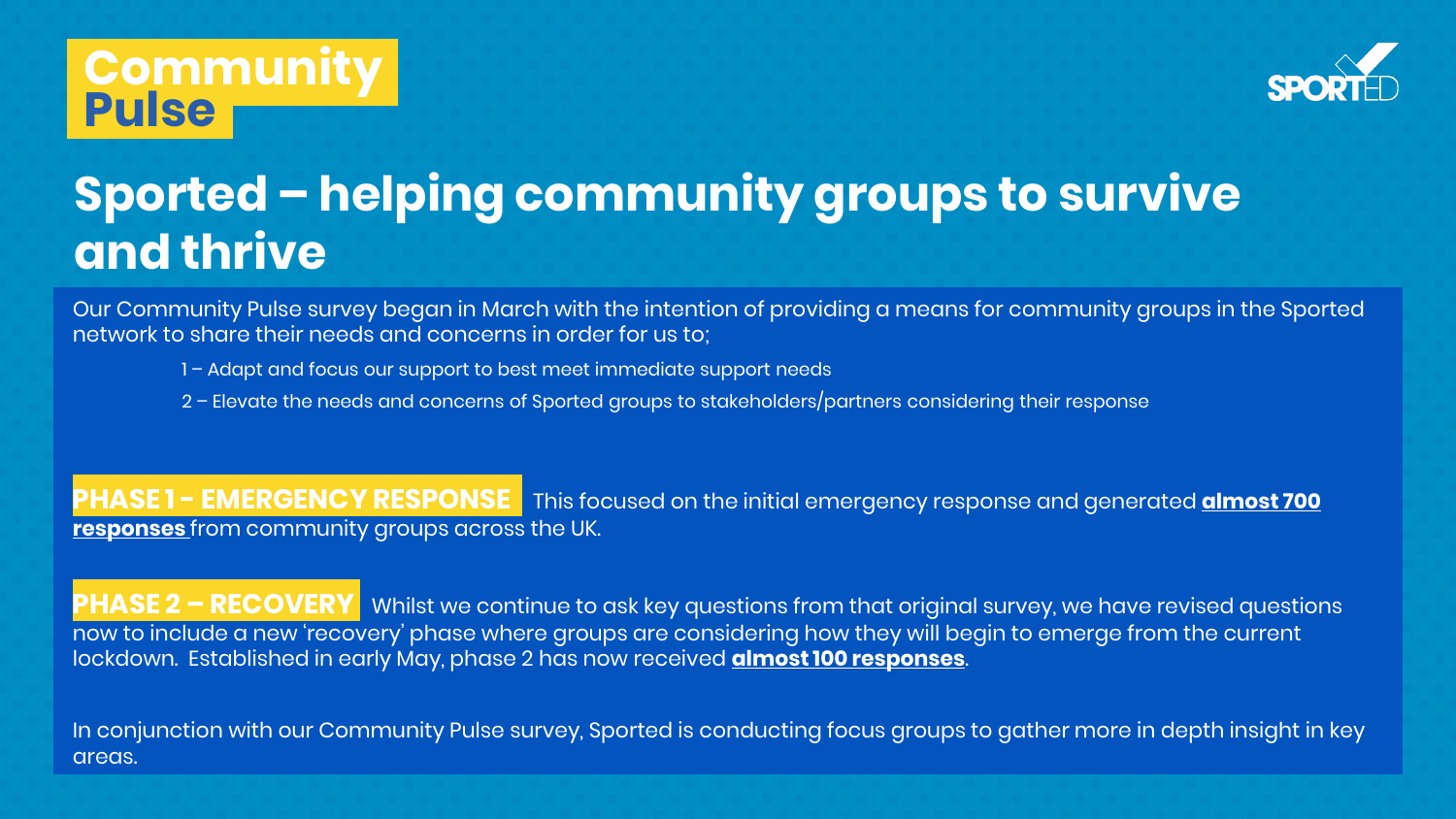



## **Total Respondents**



#### **Group's organisational structure**



**42% of groups are located in the most deprived areas ( bottom 20% areas of IMD)**

'other' includes un-constituted groups, charitable foundations, local authorities, trust foundations and individuals running an organisation.

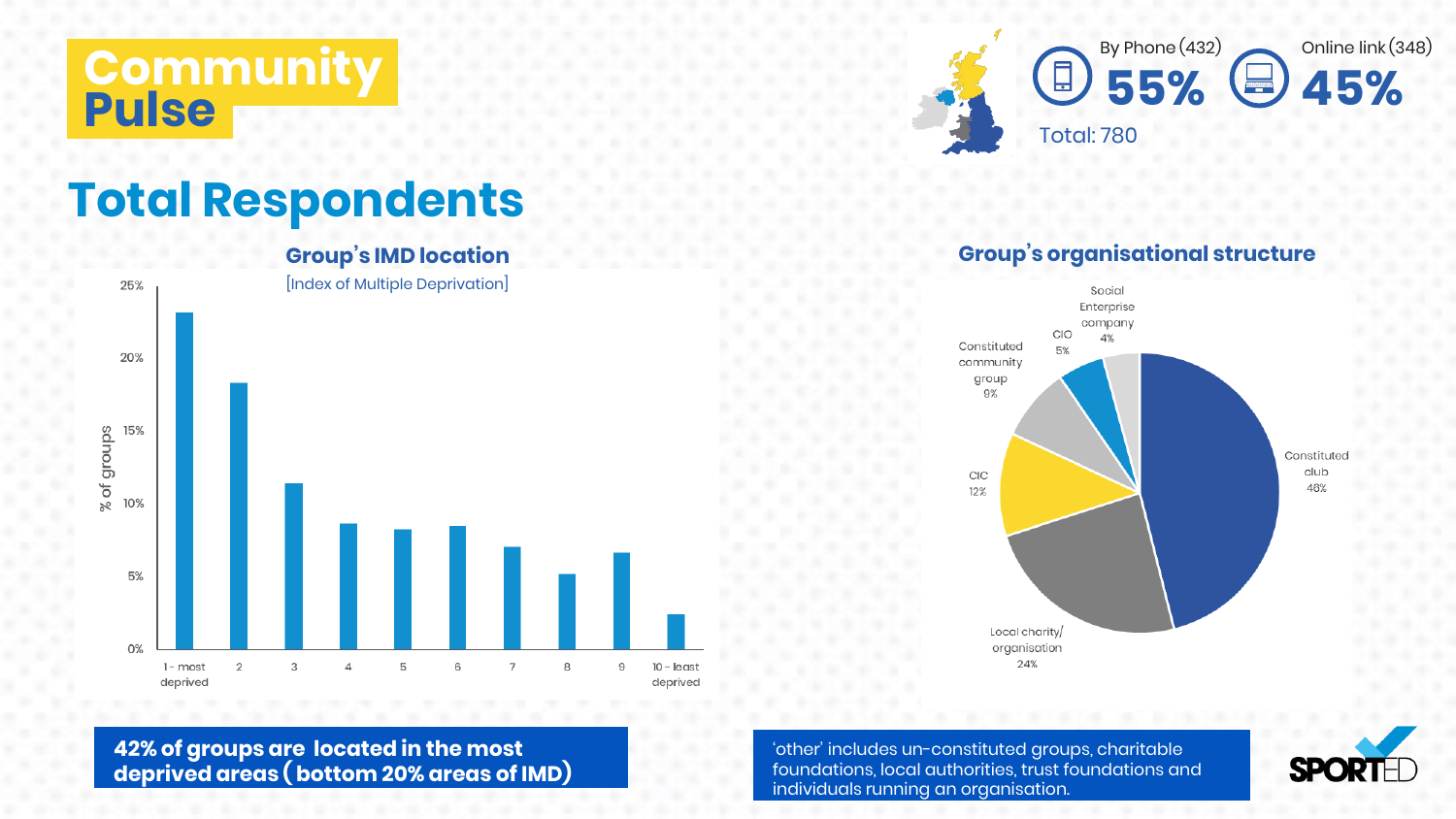



# **PHASE 2 – RECOVERY**

# **May/June 2020**

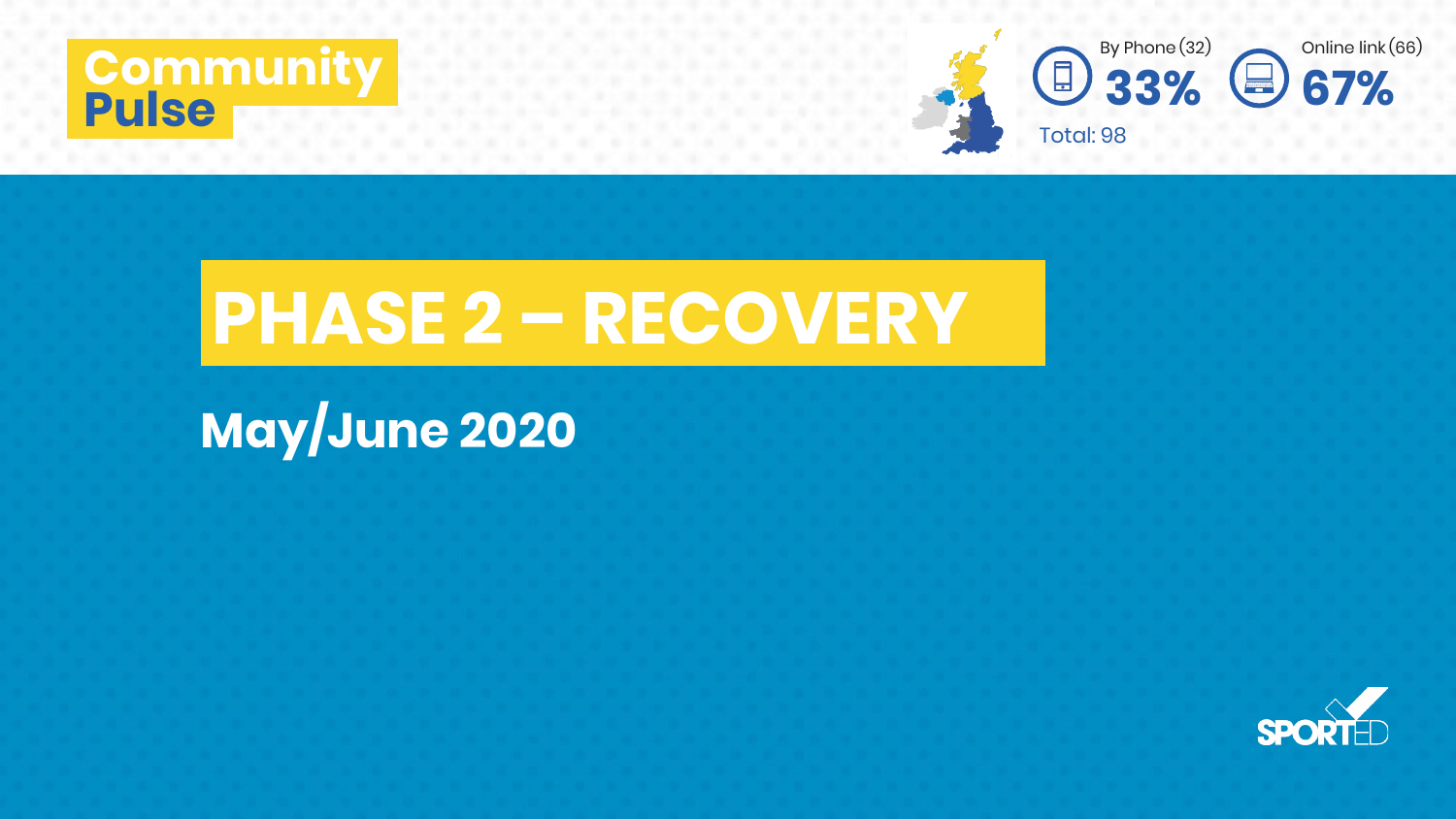

# **Phase 2 – Current priorities**

[Size of box indicates strength of feeling for different support needs]

|                            |                             |                            | <b>Future planning</b>              |  | Support vulnerable<br>participants |  |
|----------------------------|-----------------------------|----------------------------|-------------------------------------|--|------------------------------------|--|
| Connect with participants  | Planning for phased return  |                            |                                     |  |                                    |  |
|                            |                             |                            | Maintaining<br>engagement<br>online |  | None                               |  |
|                            |                             | <b>Wait and see</b>        |                                     |  |                                    |  |
|                            |                             |                            |                                     |  | Participant's<br>wellbeing         |  |
| Adapting to new guidelines | <b>Funding applications</b> | Maintenance<br>of facility | <b>Staying safe</b>                 |  | Funding<br>opportunities           |  |

#### Other areas:

- sorting finances
- record keeping
- anaging fixed costs
	- staying safe
- roviding equipment
- income generation

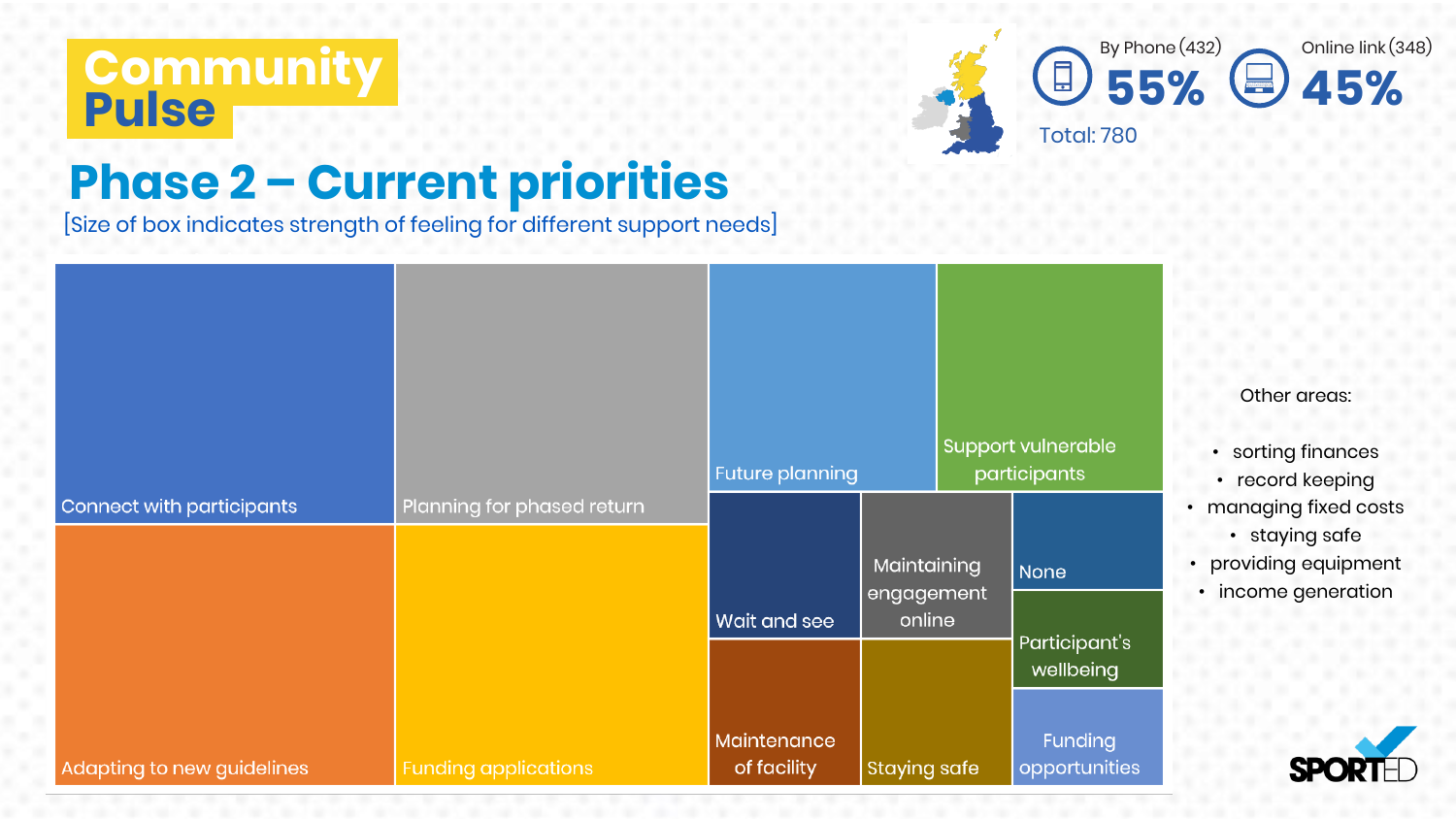

# **Phase 2 – retaining participants**

#### **Confidence that participants will come back**



**Across the UK, 1 in 4 groups aren't sure that participants will come back.**

"In a deprived area like ours, there is lots of misinformation. It will take time for community to come together again."

"Worry that some of the parents won't be able to afford classes any more."

"younger people get bored very quickly without physical activities and youth club engagement. Financial uncertainties for families mean they may not be able to access activities in the future."

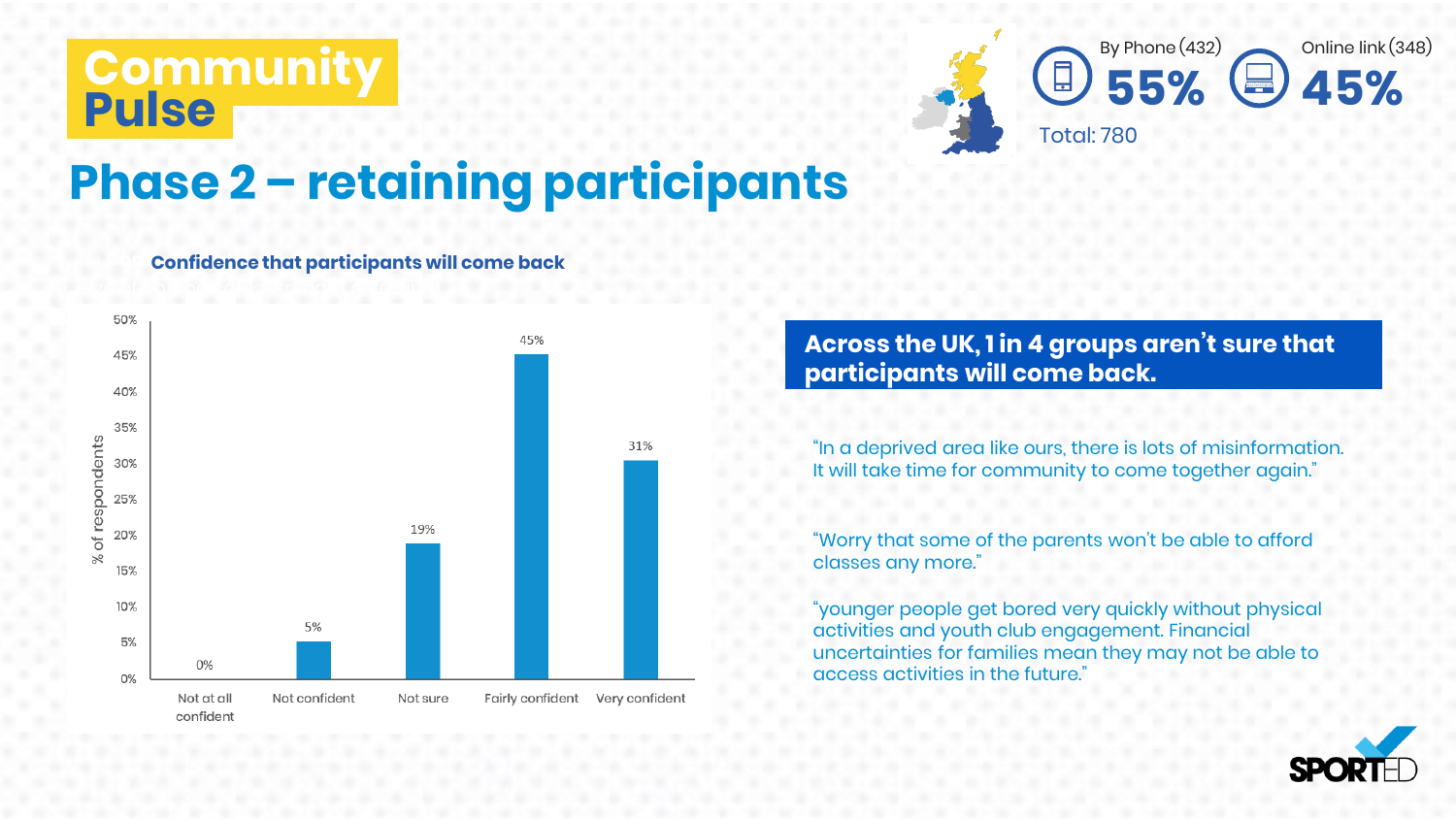

# **Phase 2 – supporting participants**

#### **% of groups who feel equipped to support participants**



[size of box indicates strength of feeling] **35% of group don't feel equipped to support participants when they come back**

"We need more resources to provide extra support for participants."

"We no longer have the resources to heavily subsidise those parents that cant afford to pay for kids activities. We don't have the expertise to psychologically assist those that may have lost loved ones.'

"We are not equipped to deal with this risk."

"We are really not sure what the impact may have been on young people attitudes."

"The amount of time they have been at home, confidence outside may be an issue."

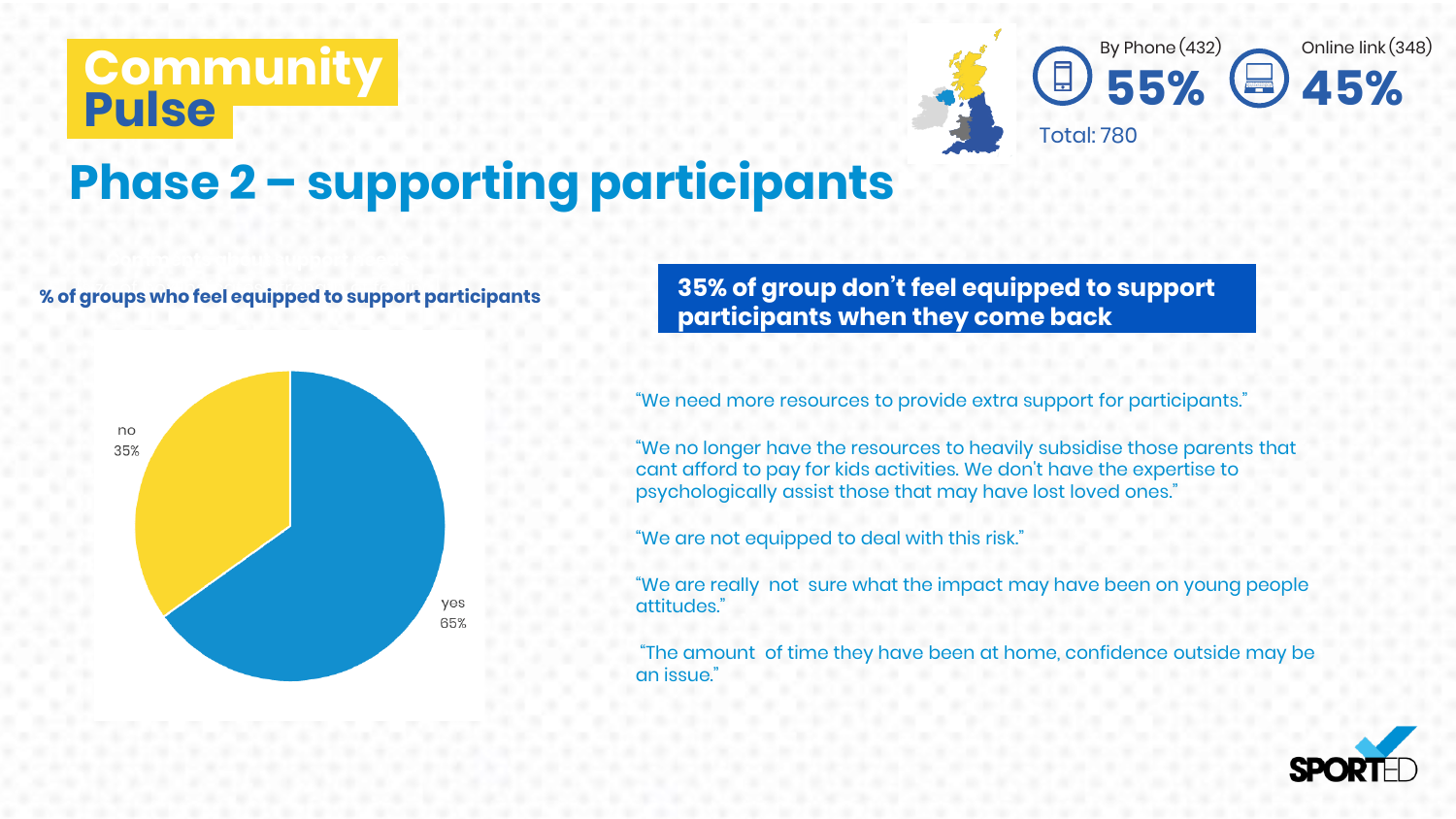

### **Phase 2 – Priorities over next 6 – 12 months**

[Size of box indicates strength of feeling for different support needs]

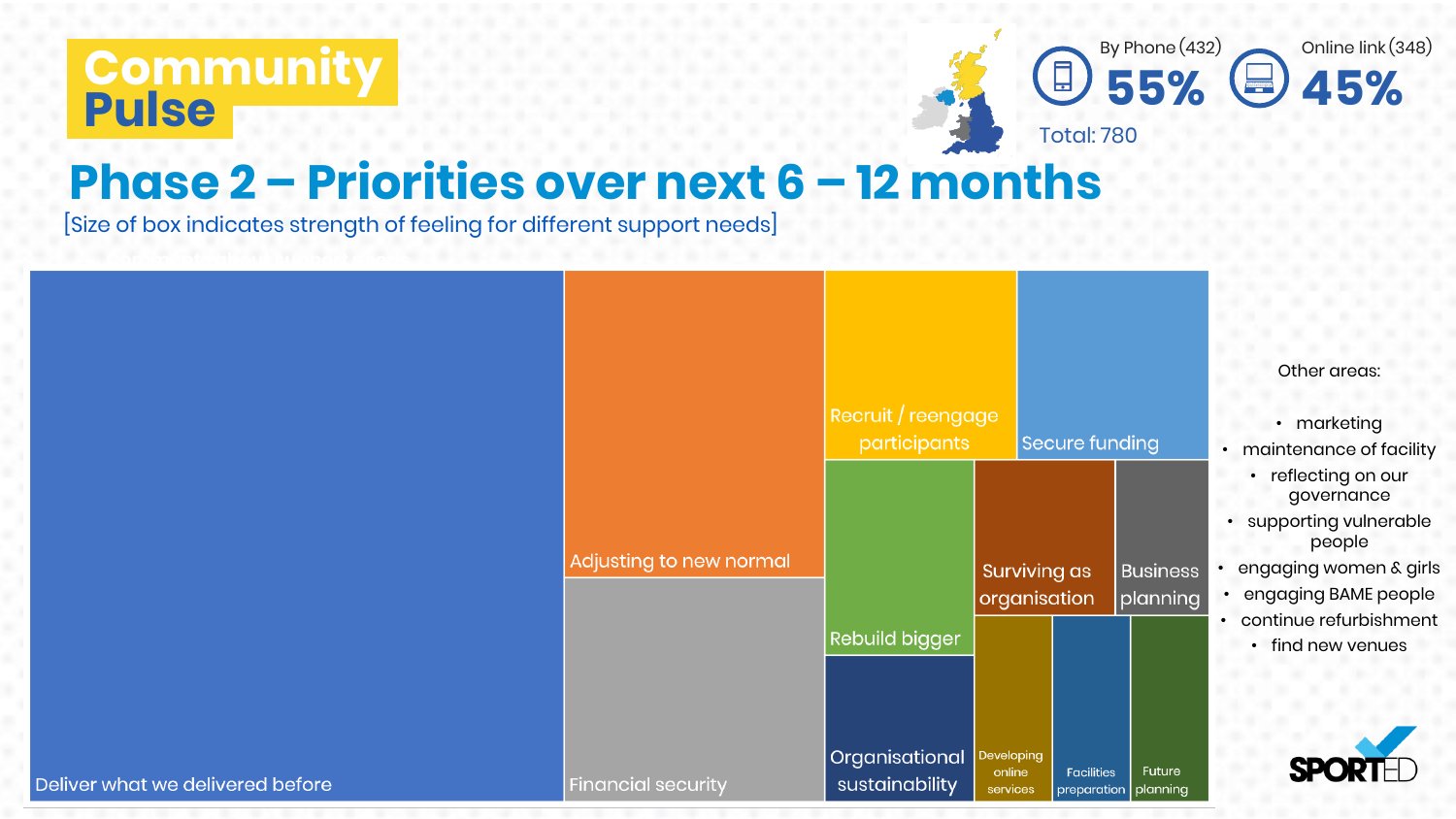### **How groups are adapting (and shared what they've learnt)**

**More and more groups are now engaging with participants virtually**

"Being proactive helps to feel better about the situation and you are able to see results even during isolation."

"We tried different platforms and found that Zoom was the best one for us. We are currently doing 4 sessions online a week to engage with our members. We are currently seeing them more than before. This will be a change that will stay once we return to our normal services, as we are currently having members attend that wouldn't usually e.g. due to anxiety."

"We have learnt that staff need mental health support when helping the children and this is something we should try to provide as a charity."

"I am a technophobe and had to learn new skills and systems in terms of online practice. It is a good idea to stop putting off the things that you were apprehensive about in the first place, now is the time to test them and perfect them."

"It is always a good idea to seek professional help, we are in a good place because of this."

> "Zoom has been a fantastic tool for majority of our members and means we can still do welfare checks whilst doing virtual youth sessions with fun games and activities."



"Diversity of engagement is important."

"Try to use this as an opportunity to grow."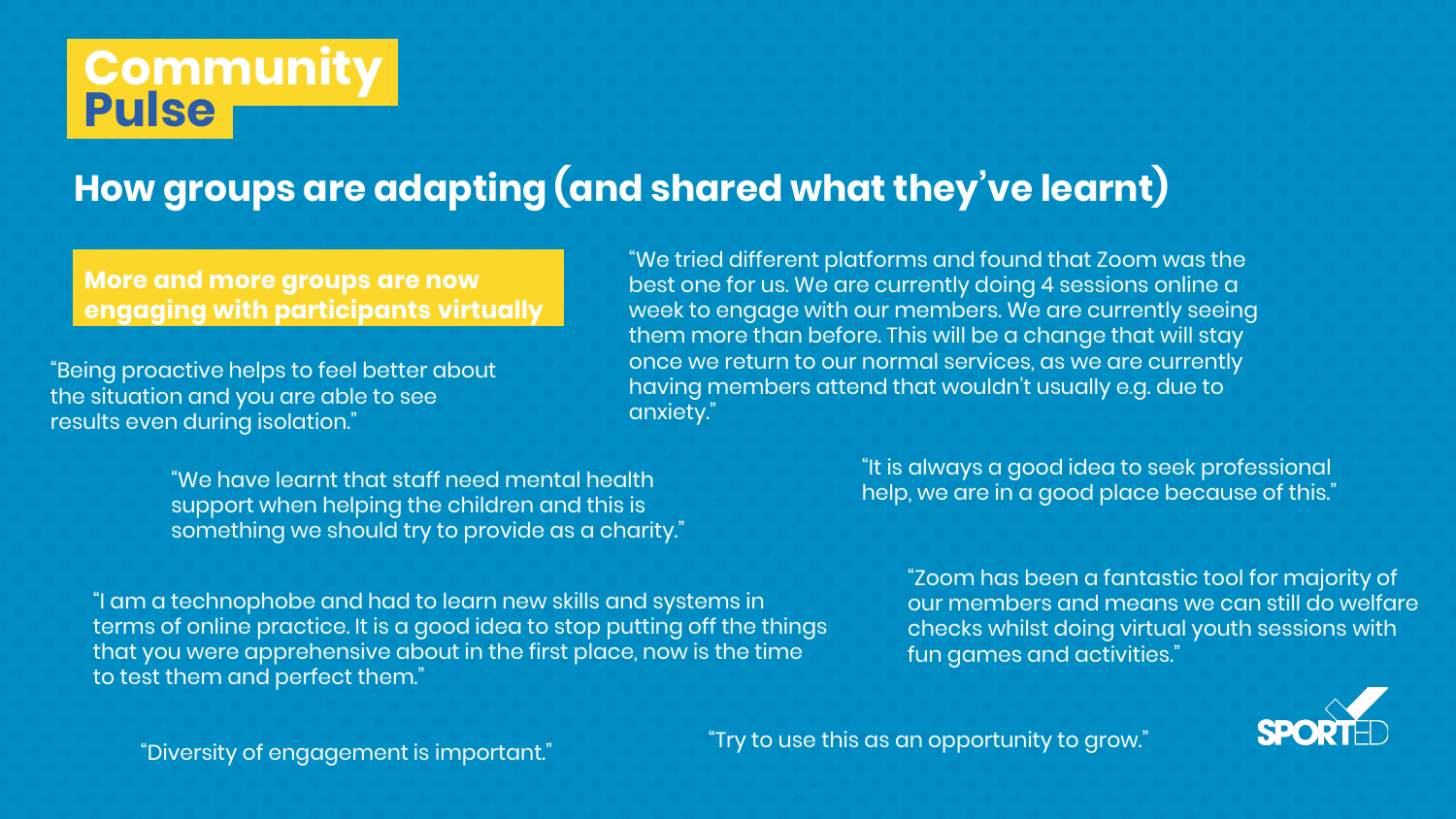



# **PHASE 1 – EMERGENCY RESPONSE**

# **March/April 2020**

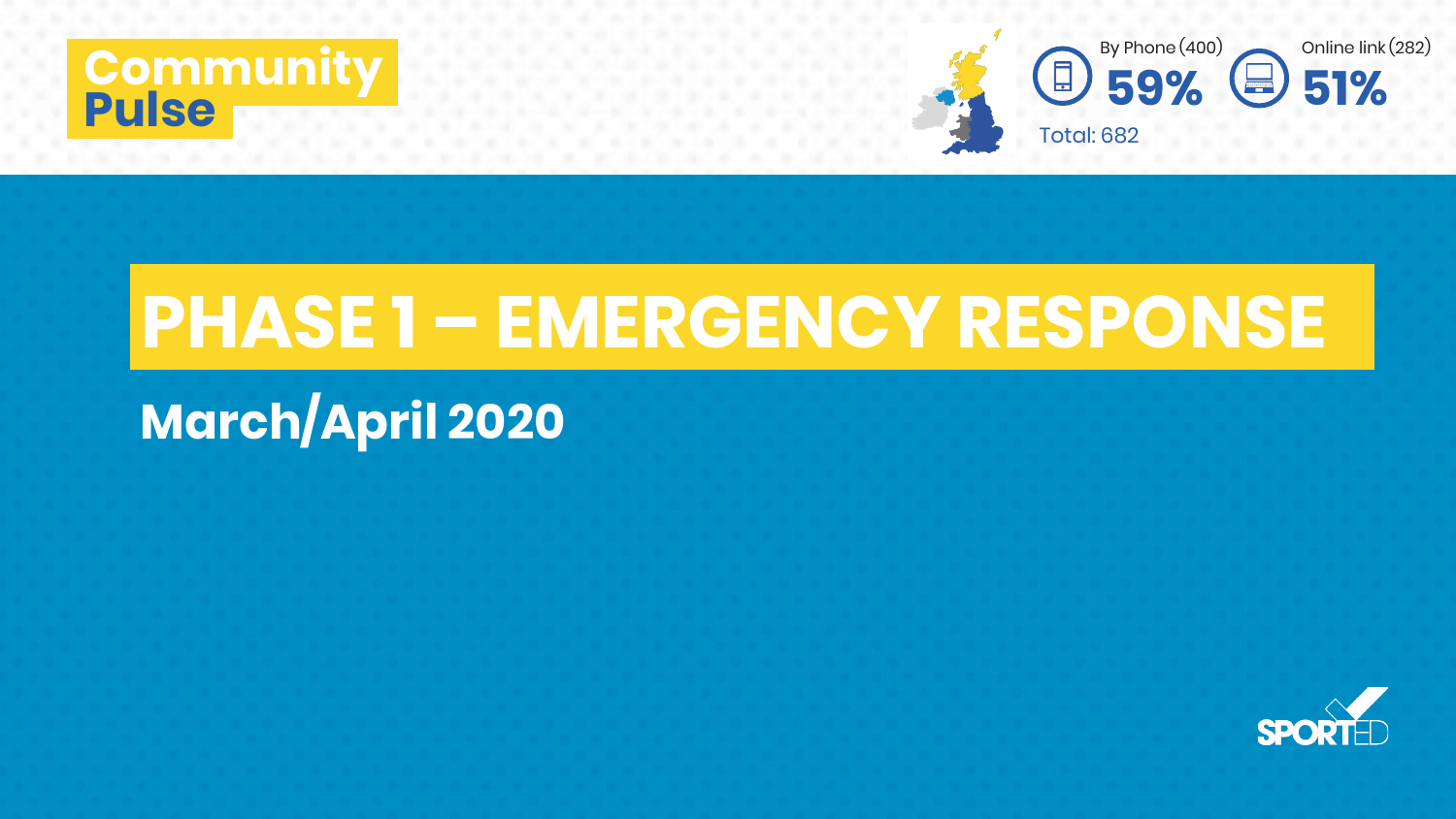### **Commun Pulse**

# **Anxiety**



#### **Reported levels of anxiety - ONSmeasure**  $[0 = not at all anxious, 10 = completely anxious]$  $[0 = not at all anxious, 10 = completely anxious]$ 10 10 Week1-2 Week3-4 Week5-6 Week7-8 9  $\mathfrak{g}$ respondents 8 8  $\overline{7}$ anxiety score 6 6  $\gtrsim$ 5.4 given 5 4.5 4.2  $4.1$ 4.1  $4.1$  $\overline{4}$  $4.0$  4.1 score  $\Delta$ 3  $3.1$  $3.1$ 2.9 3 average  $\overline{2}$  $\overline{2}$  $\overline{1}$  $\circ$  $22$ -Mar 29-Mar 05-Apr  $12 -$ Apr  $19 -$ Api  $26 -$ Apr 03-May  $10-May$  $17-Ma$  $\bullet$  average over the last 3 days -UK average, 2019 Your physical health Your mental health Your organisation Your participants

**Anxiety in general is declining. However, in relation to participants anxiety has increased again in week 7 – 8 (since lockdown)**

#### **Reported levels of anxiety, in relation to differentaspects**

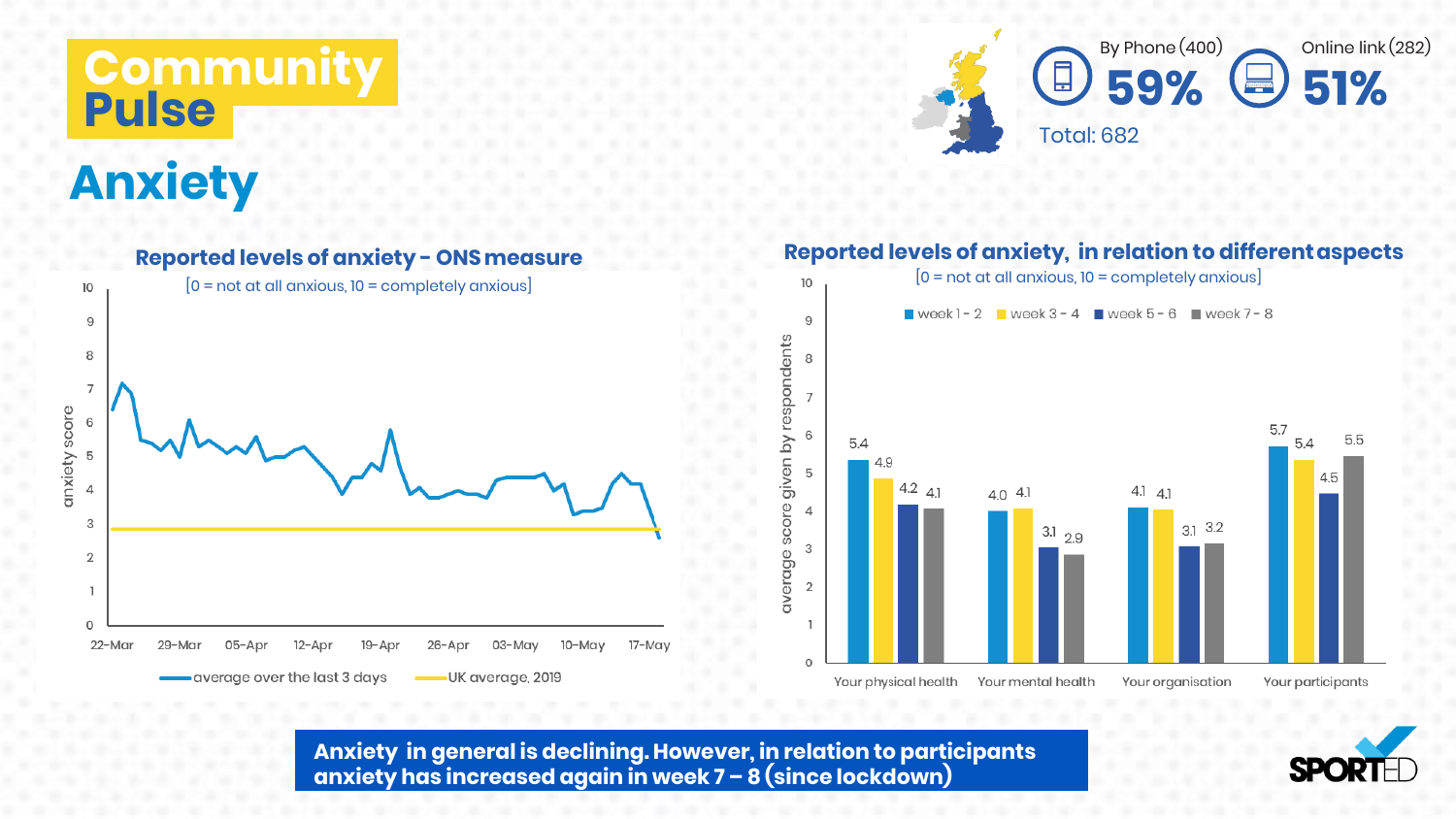# **Chances of survival**

**Confidence of group's survival in 6 months times**





#### **Across the UK, 1 in 4 groups aren't sure that they will still exist in 6 months time.**

""Everything has closed down and there is no cashflow because of this. All the staff have been furloughed but still have to pay rent."

"We have had to close our clubhouse and cancel all fundraising plans which has left us with no source of income to pay our coach and the bills for the club.."

"Currently have no money coming in, we may have to use our own money to support the club in the coming months."

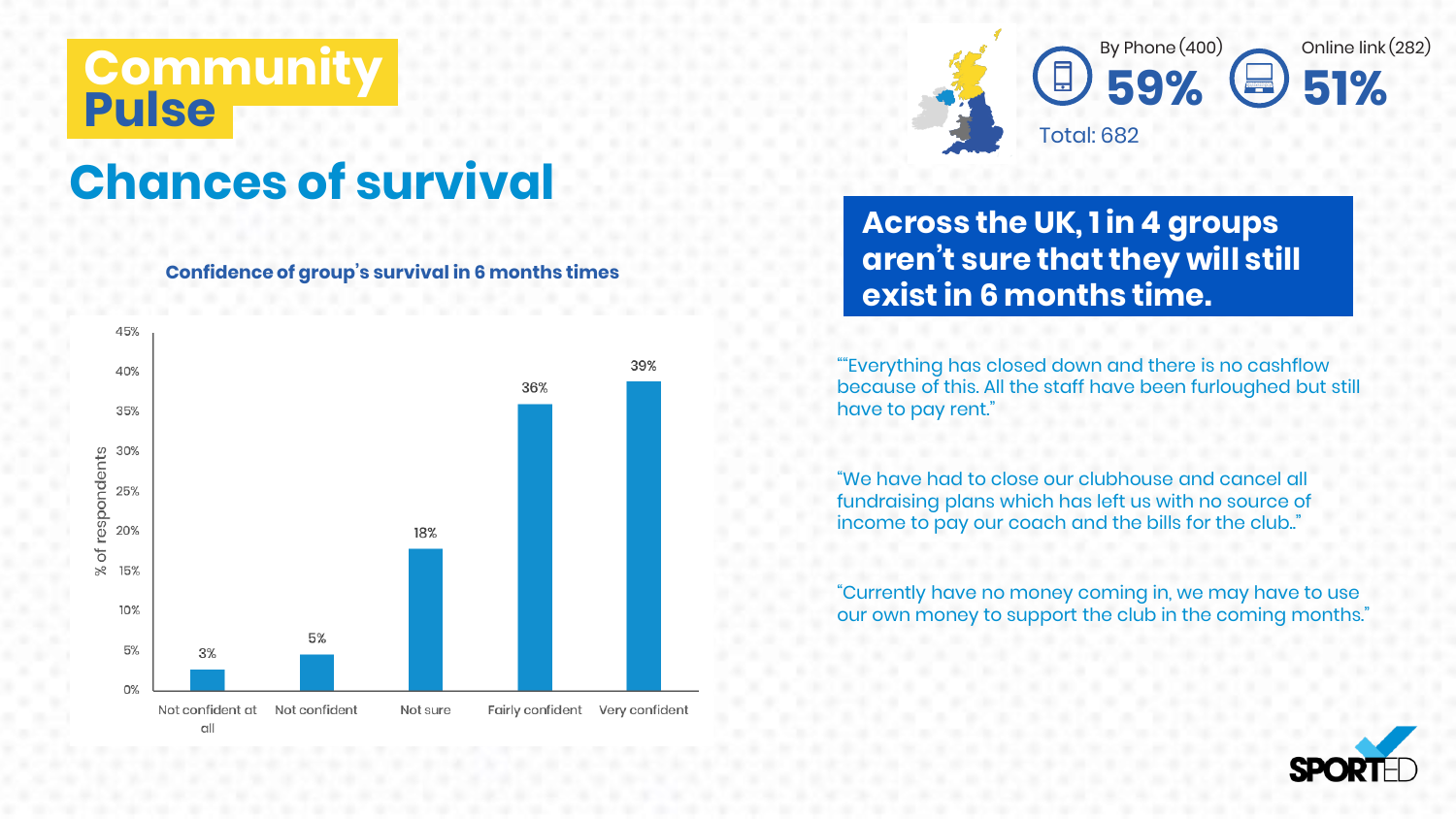

# **Phase 1 – initial challenges**

#### **Biggest current challenges reported by members**



**Into weeks 5 and 6 (after lockdown) fewer groups are reported major challenges**

""Not having to pay subs now to tennis associations which is good."

"It caused a delay in our funding which resulted in us receiving an even bigger pay-out."

"The season is likely cancelled but some members still paying subs to help."

"Everything is closed but no expenditure other than some coaching fees, which can be covered. Keeping in touch with YP through our teams and adults are doing weekly quizzes etc."



**Overall, biggest challenge is maintaining wellbeing of participants**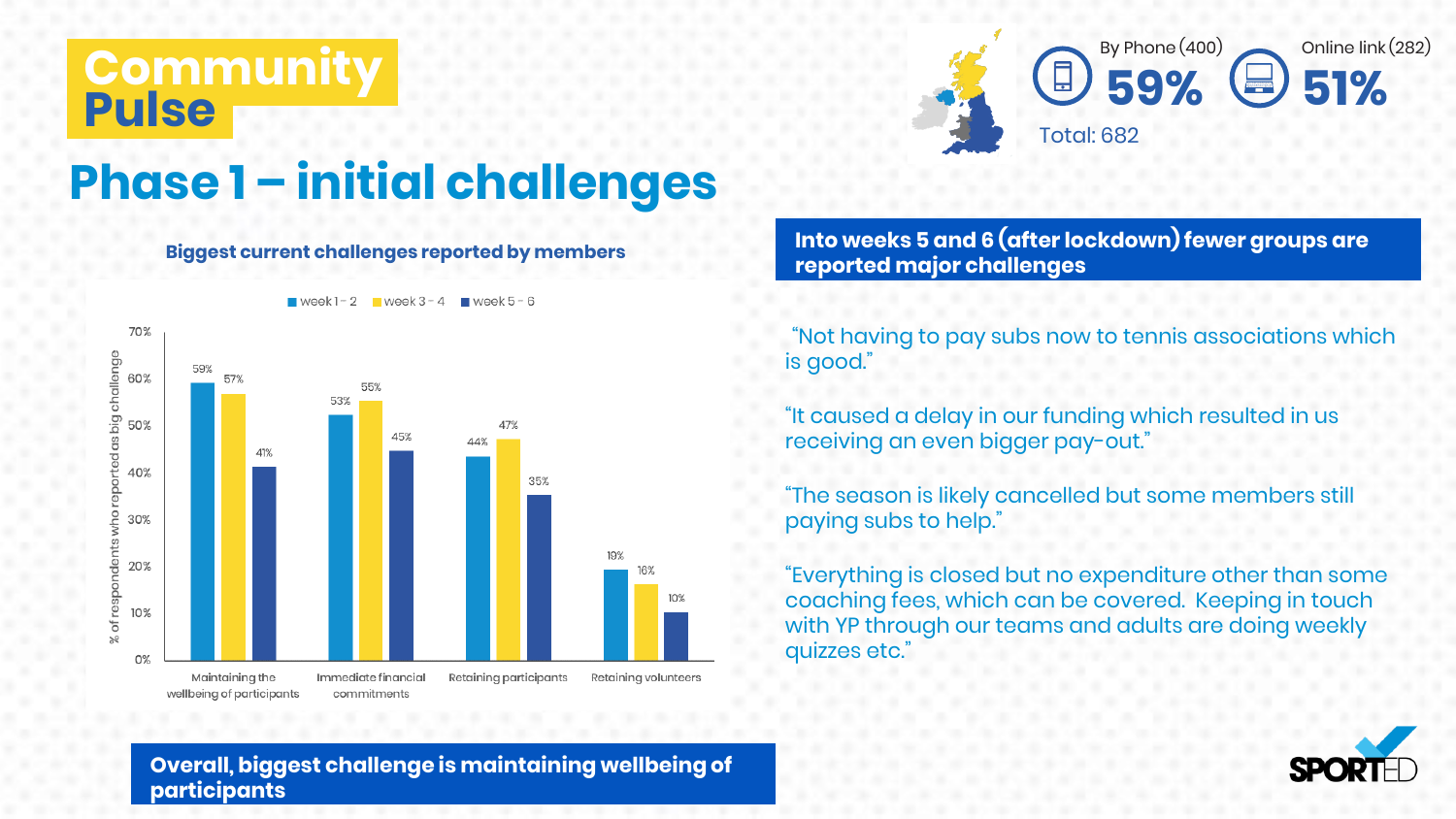

### **Phase 1 – initial challenges**

#### **groups that provide disability sport**

#### **Reported levels of anxiety, in relation to differentaspects**



#### **Biggest current challenges reported by members**



 $\blacksquare$  other groups  $\blacksquare$  disability groups

**Data suggests groups delivering disability sports are more anxious about their participants. 1 in 3 disability groups are not sure that they will be around in 6 months time.**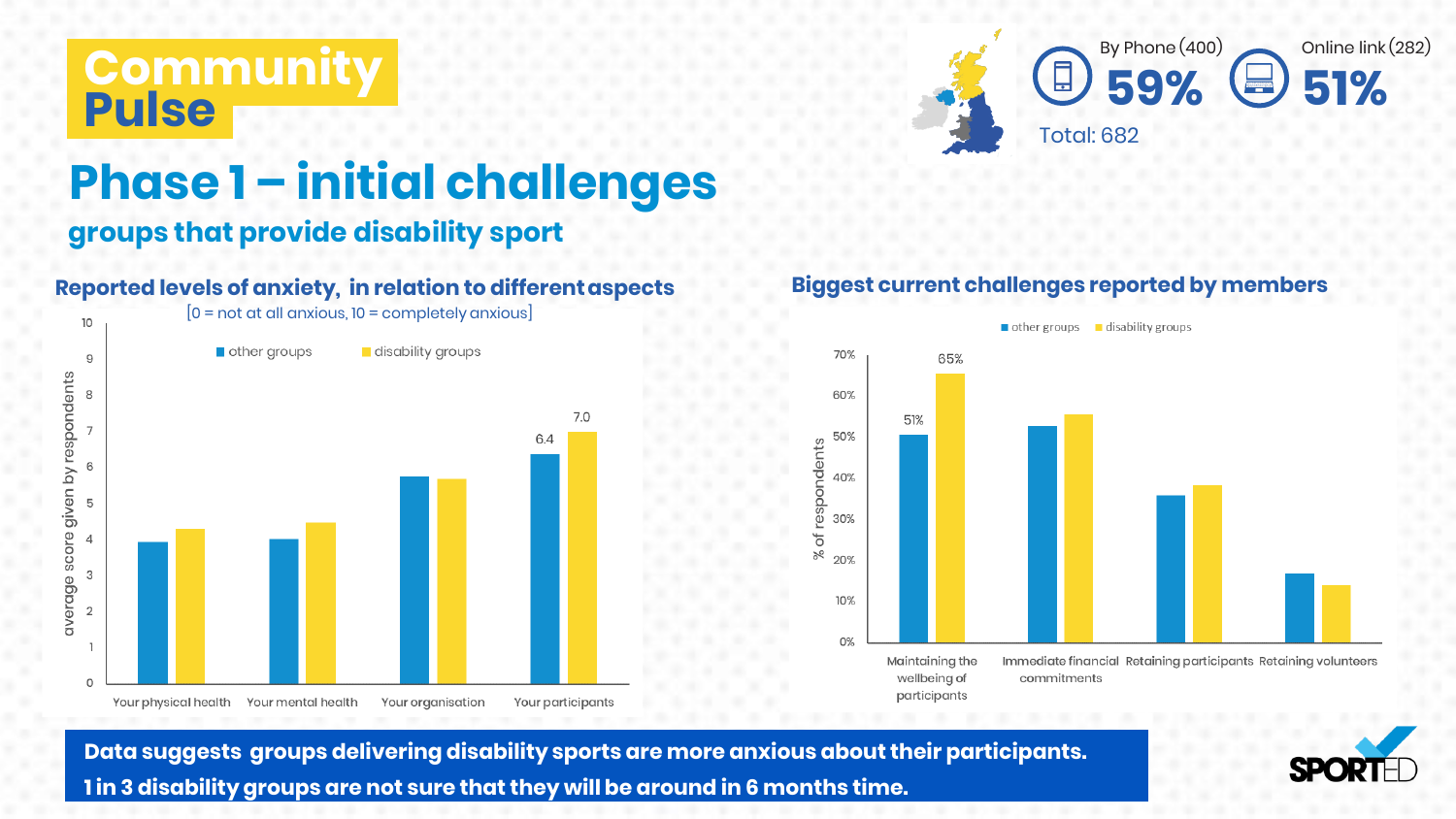

# **Phase 1 – initial impact**

#### **groups at different stages of development**

At Sported we have started categorising our membership into groups into four stages of development (This helps us provide the most appropriate support to our members. )



#### **Chances of survival**

**Survive – 1 in 3 Steady – 1 in 5 Grow – 1 in 5 Thrive – 1 in 4**

aren't sure that they will still exist in 6 months time

**Groups at all stages show high levels of anxiety. Data suggests those in 'survive' stage are most anxious.** 

**Unsurprisingly, 'survive' groups are less confident about their future.**

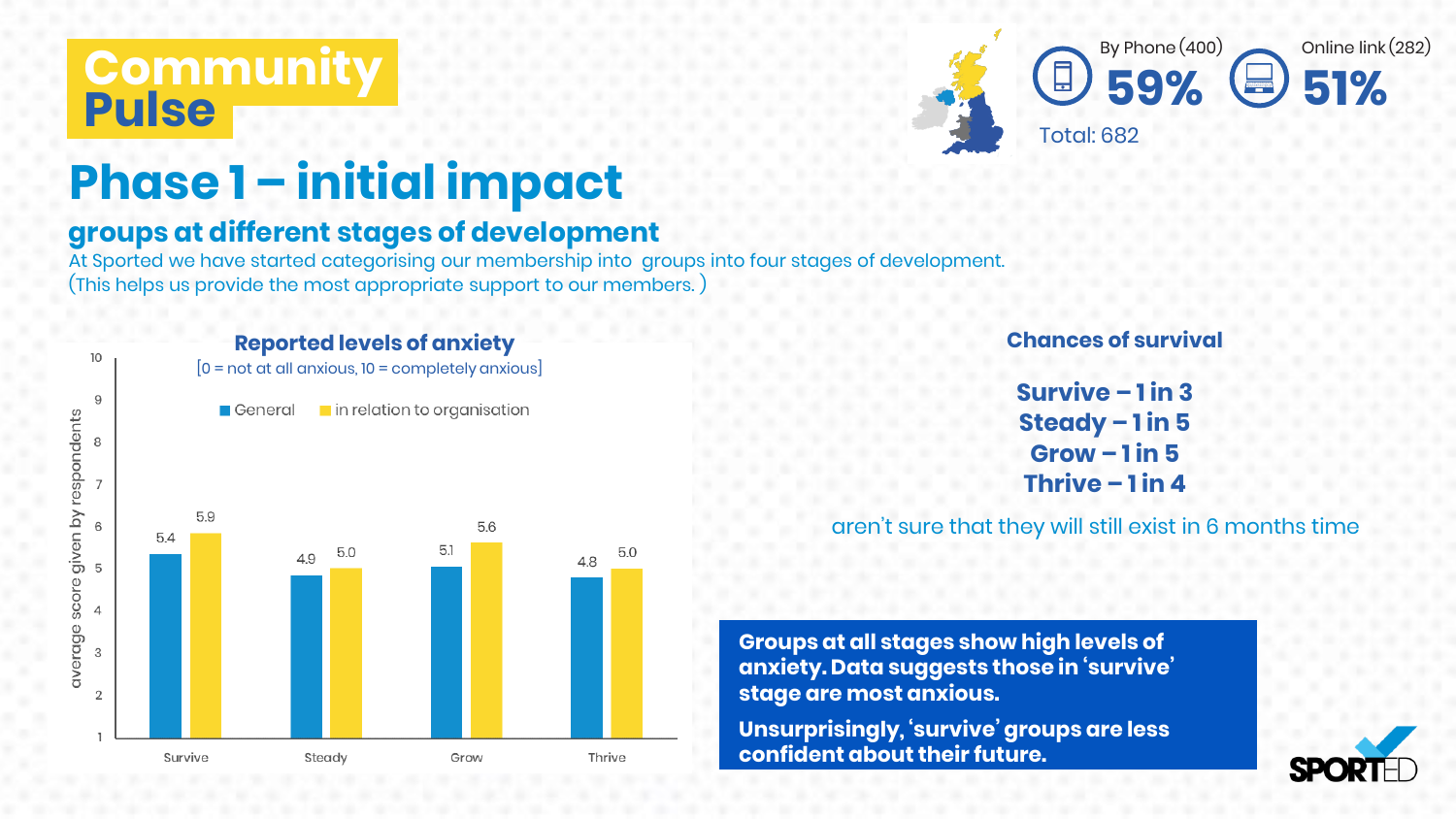

### **Phase 1 – initial support needs**

[Size of box indicates strength of feeling for different support needs]

**Group's immediate needs were around funding and fundraising**

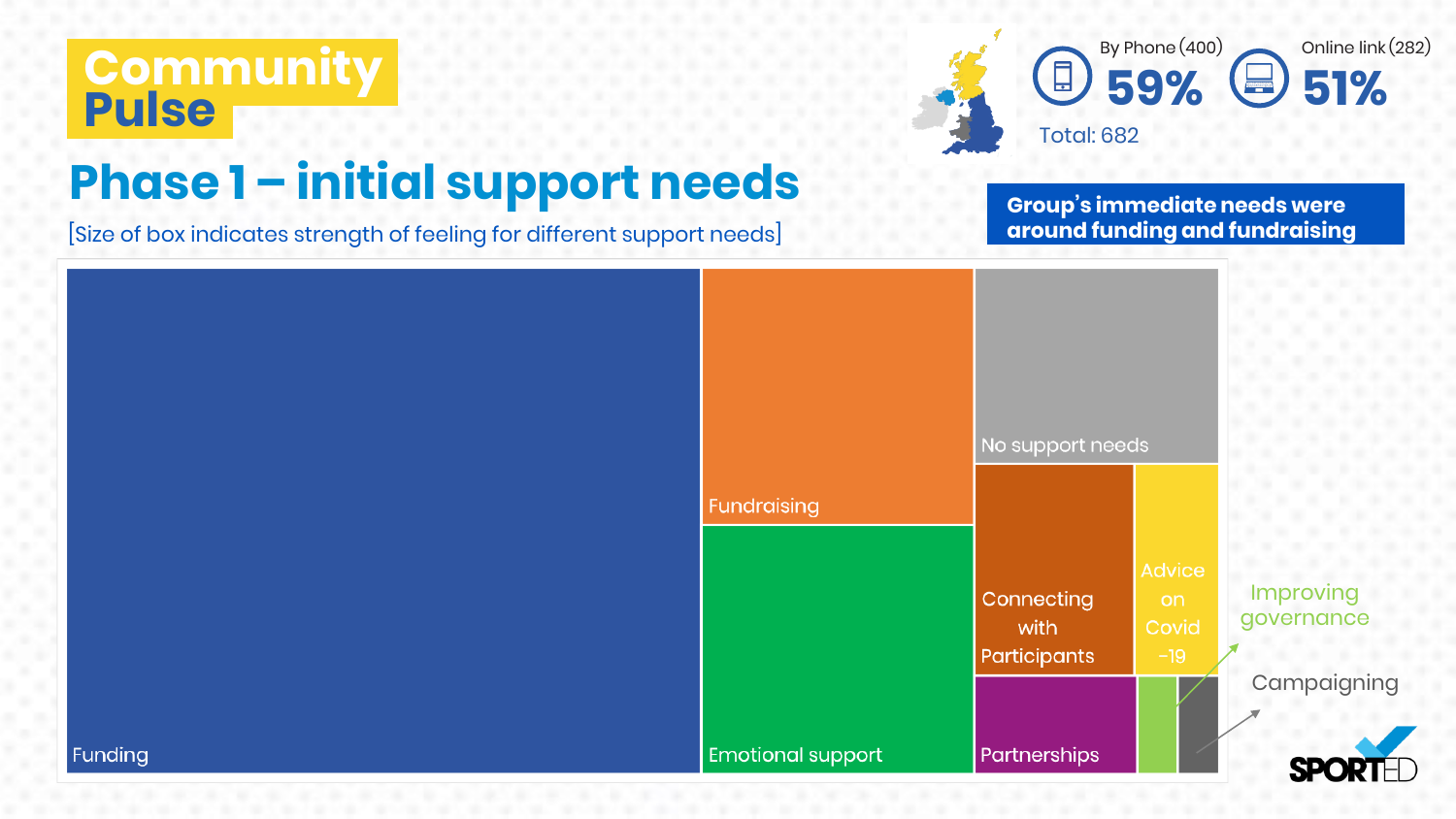

# **Phase 1 – initial support needs**

[Size of box indicates strength of feeling for different support needs]